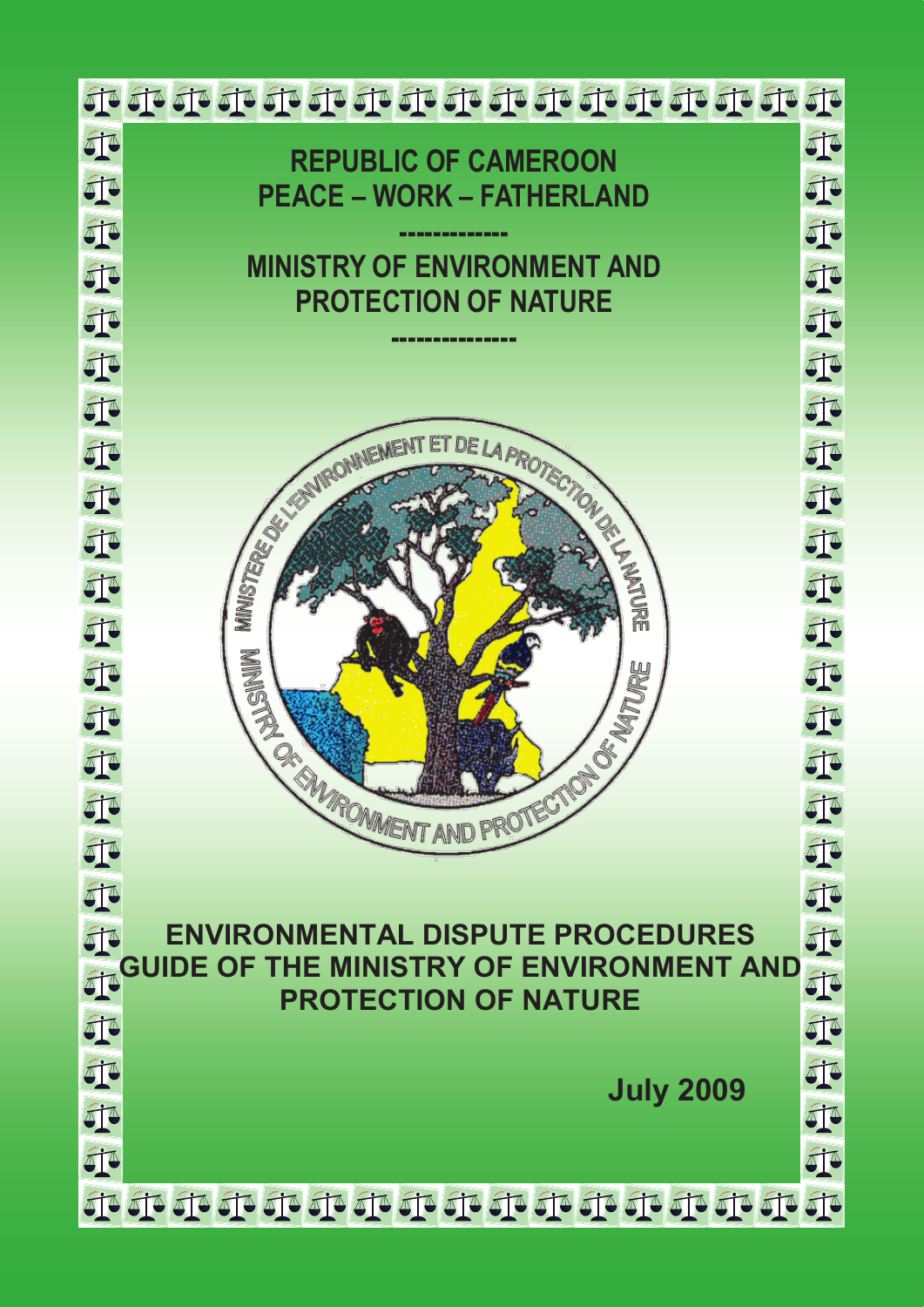# **CONTENTS**

**Introduction and SILING CONDUCT 3** 

**I.** First stage **3** 

A/ Establishment of infringements **3 3** B/ The report **4**

RON

II. The procedure **66** 

A/ The administrative, extra-judicial or transaction phase **6**<sup>6</sup>

AND PROTECT

- 1. First stage **6**
- 2. Second stage **6**
- B/ The judicial phase **7 7 7**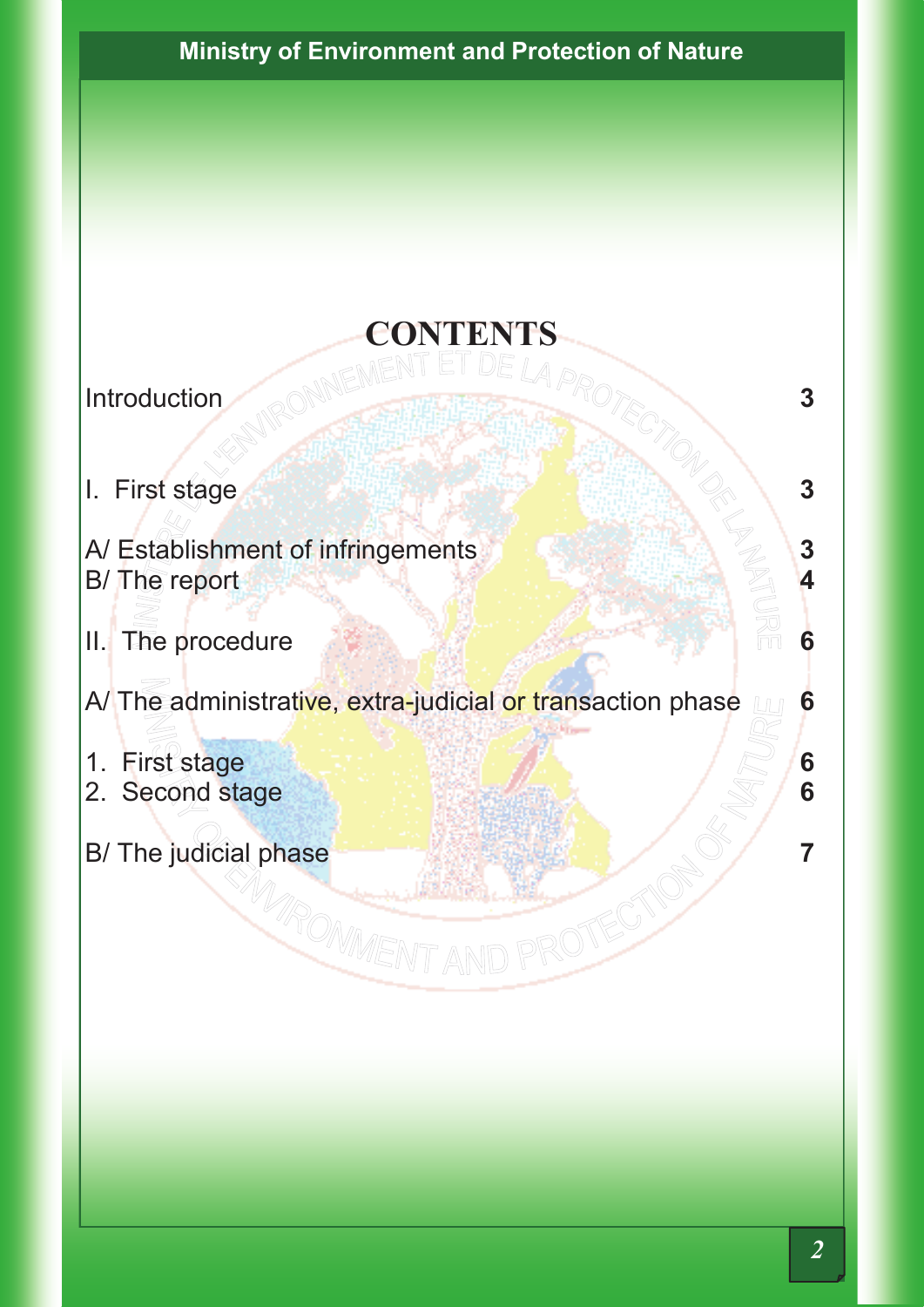#### **INTRODUCTION**

Environmental dispute or litigation includes the structural organization, rules of procedures, distribution of competences and appeal mechanisms. It is aimed at preventing risks and awarding compensation for damages already caused both to natural persons and artificial persons or corporate bodies as well as to ecosystems.

Environmental law has special adapted or created procedures which differ from the usual grounds for appeal in civil and penal matters. The reason is that the environment can truly be preserved or protected only through preventive, dissuasive, repressive, repartition and curative measures .

The procedure of environmental dispute is stipulated not only in Section 90 and the following sections of Law n° 96/12 of 5 August 1996 relating to environmental management, but also in other sector laws that protect the environment and natural resources some of which are targeted in this guide. It is important to bring out some specific details so that actions undertaken by the Ministry of Environment and Protection of Nature (MINEP) should take place in legality, clarity, objectivity and transparency. These preconditions thus presented lead us to examine, on the one hand, the first stage, which comprises the establishment of infringements (A), and Reports (B); and, the procedures which include the administrative phase (A) and the judicial (B) on the other.

## **I. FIRST STAGE**

# **A/ ESTABLISHMENT OF INFRINGEMENTS**

The establishment of infringements is not only recognized by the public prosecutor's office, the judicial police vested with general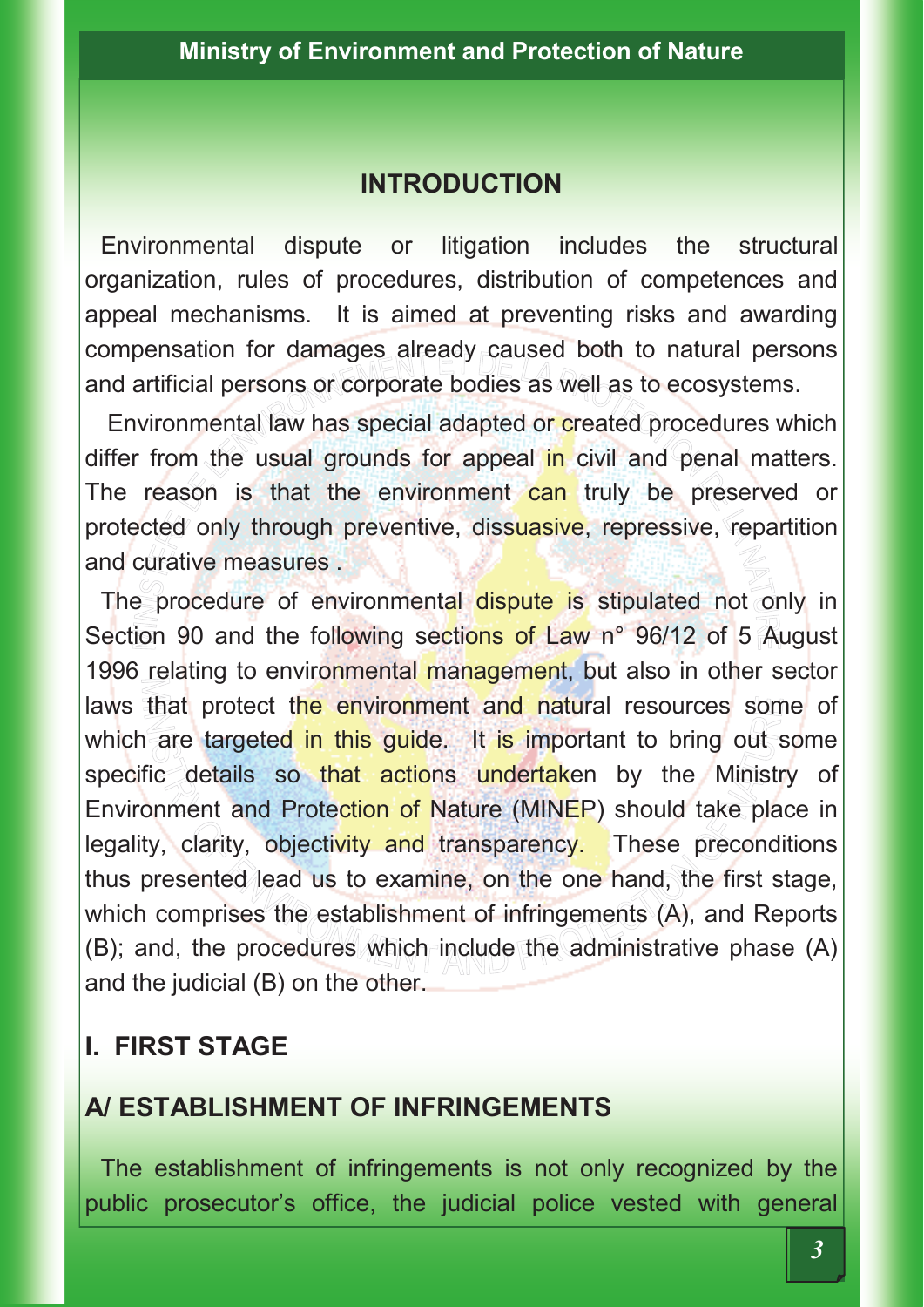competence, but also by officials on oath of the Administration in charge of environment, or other Administrative units concerned, especially those of the cadastral survey, town planning, public works, forestry and wildlife, merchant navy, mines, industry, labour and tourism services (cf Section 88 (1)/1996 Law ). The offence recording officials of MINEP are environmental controllers and inspectors who have taken oath before the competent court of jurisdiction i.e. the Court of First Instance at the request of their administration. They shall be in charge of research, the establishment of infringements and repressive proceedings in keeping with the provisions of the framework law and its enabling instruments. These MINEP officials on oath shall carry their professional card, a mission order in the exercise of their duties, and they shall produce a report at the end of the mission.

It should be noted that as regards environmental impact assessment, environmental inspectors/controllers have the power to suspend the completion of the work envisaged or already initiated where the impact assessment is not known or the impact assessment procedure is totally or partially disrespected. (cf Section 20 (2) of Law n° 96/12 of 5 August 1996 relating to environmental management).

Thus, the competent Administration or, if need be, the Administration in charge of the environment shall demand the implementation of appropriate emergency procedures to suspend the work envisaged or already initiated. These emergency procedures shall be initiated without prejudice to the penal sanctions provided for by this law ".

 The emergency procedure consists in instantly establishing the infringement, giving a formal notice to the offender to immediately stop the aforementioned infringement, and seeing to the implementation of appropriate protective measures as soon as the infringement is established. This is evidenced by the drafting of a report.

# **B / THE REPORT**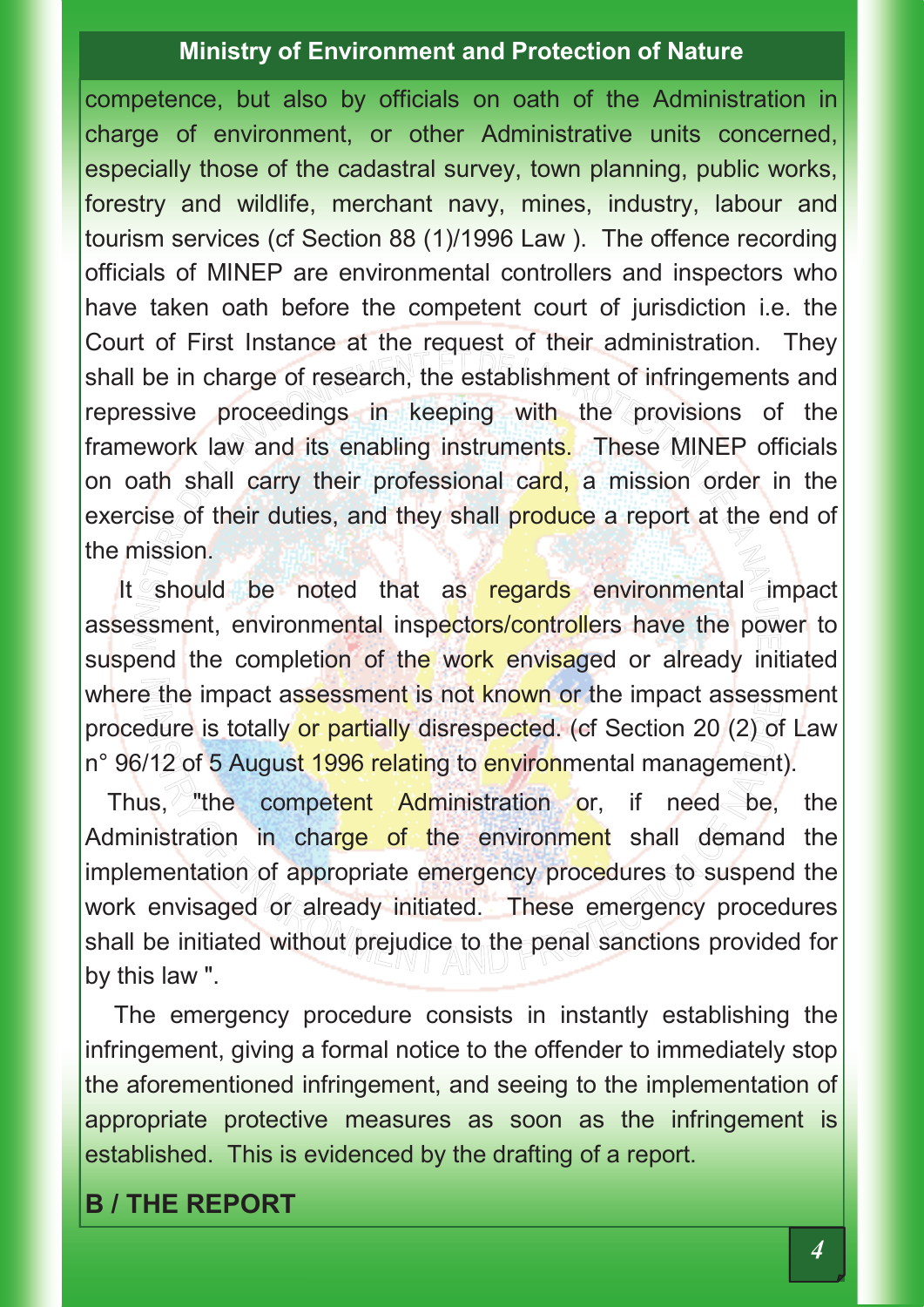The report is identical irrespective of whether it is an emergency procedure or a normal procedure. This is a unique document containing the hearing or examination and specifying the nature of the infringement. This report comprises the following:

- Date and time of the beginning and the end of hearing;
- Names, first name, and capacity of the judicial police vested with special competence;
- Names, first names, and capacity of the official of the inspected structure or his/her representative;
- Each page of the original of the report must be co-signed by the two environmental inspectors;
- When the whole or part of a report is devoted to a hearing, the persons heard must after the reading, be invited to sign each page of the report;
- The last page of the report shall be co-signed by the two environmental inspectors, and the official in charge of the inspected structure or his/her representative;
- Any person asked to sign a report and who is unable to do so, shall affix the fingerprint of their right thumb.
- In the event of refusal, either to sign, or to affix a fingerprint, the environmental inspectors shall indicate it in the report.

Any person asked to sign a report can precede their signature with any reservations/remarks which they deem necessary.

The report established by officials who have taken oath before the court of competent jurisdiction, shall comprise all the detailed information on the nature of the infringement, the legal basis and the corresponding sanction. It shall serve as proof and be authentic until the validity is disputed or a plea of forgery is introduced.

This document can also be accompanied by recommendations, suggestions or any other measures which MINEP may take against the offender aiming at removing or reducing threats to the environment.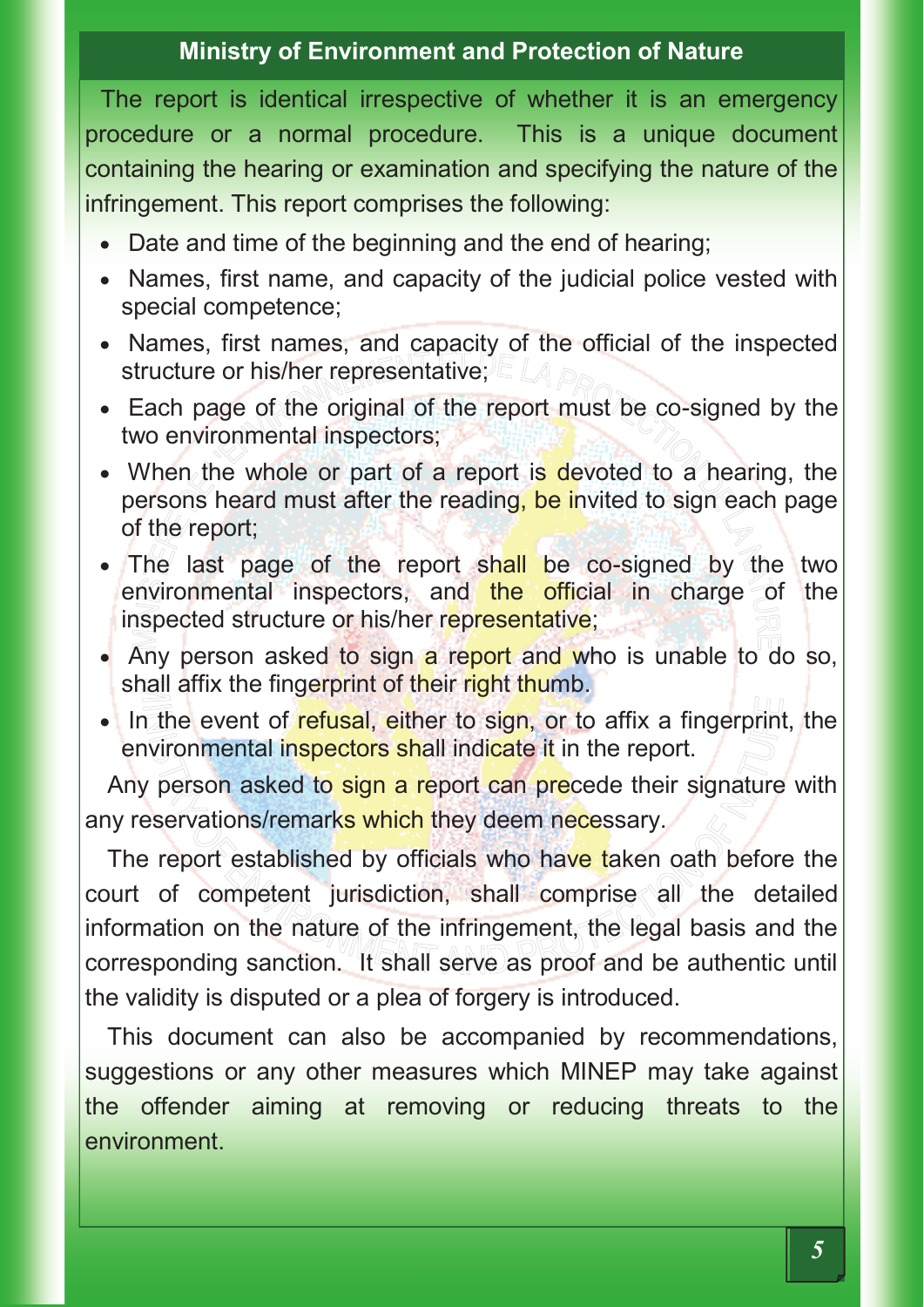Any refusal to countersign the report or statement of offence by the offender must be mentioned by the official recording the offence.

At the end of each inspection/control, a mission report must be written by the inspectors and controllers and immediately forwarded to the Minister of Environment for competence.

At the end of each inspection/control, the inspectors/controllers shall send recommendations and suggestions to the structure inspected or controlled for a better functioning of the said structure.

The report shall be presented in the form of a counterfoil book comprising three pages listed and initialled by the office of the clerk of the court of competent jurisdiction.

A copy of the report shall be given to the offender.

It shall be written in a legible manner.

The report shall be established only in the event of an infringement.

#### **II. PROCEDURES**

They concern inspections and controls which have been the subject of establishment of *infringements* recorded in a report or statement of offence.

Environmental dispute comprises two phases namely: The administrative or extra-judicial or transaction phase; The judicial phase.

## **A/ The administrative or extra-judicial or transaction phase**  This phase must be prior to any submission of case before the court or the judge under pain of being declared null and void.

It comprises two stages:

## **1. The first stage:**

At the end of an inspection/control mission, the files of the officials recording the offence including the mission report and the statement of offence, shall be forwarded to the Department of Standards and Control which, through the Follow-up and Dispute Unit, shall acquaint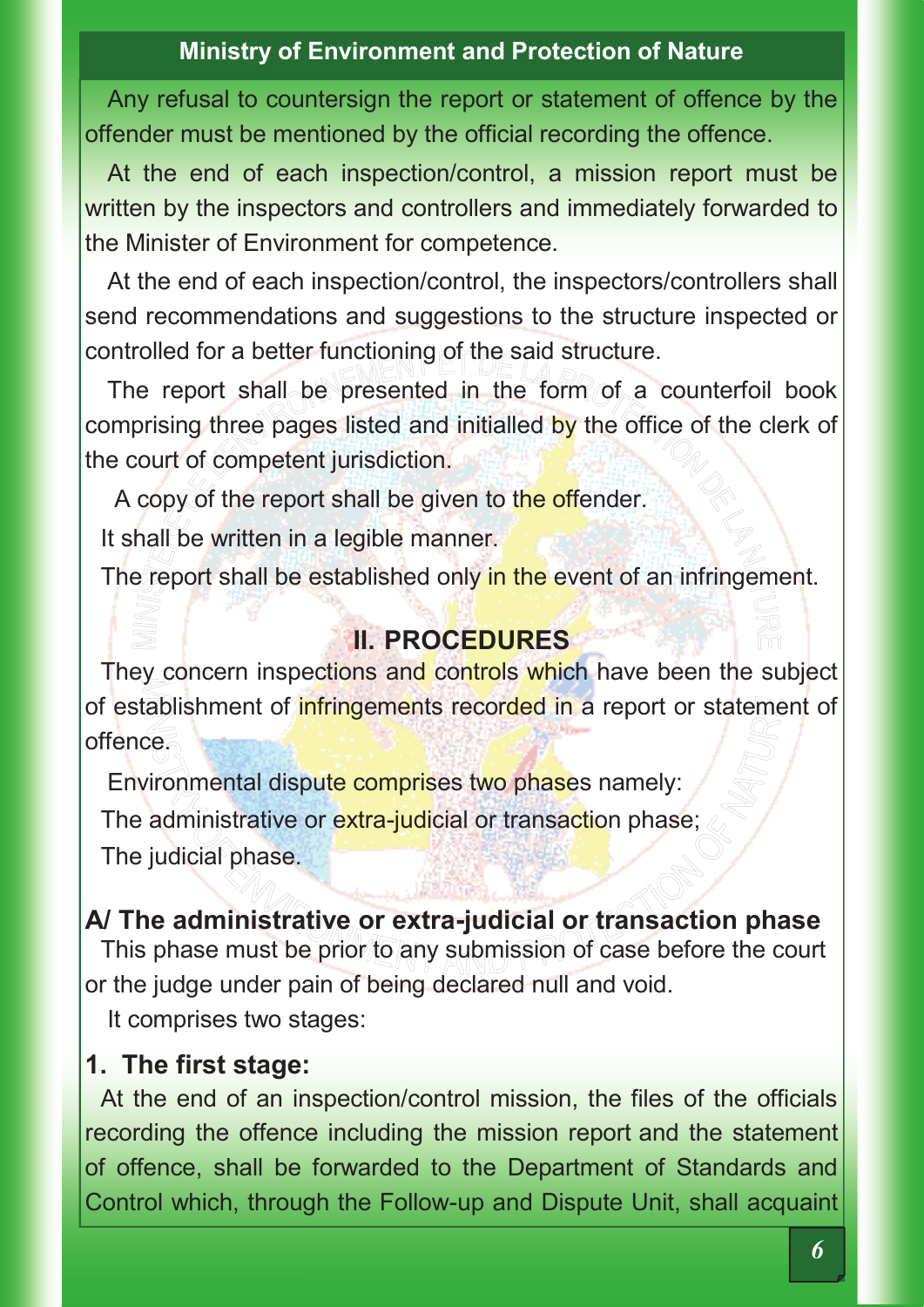itself with the whole file for purposes of checking possible irregularities of the form and content. The dispute follow-up unit initiates the notification draft for the attention of the hierarchy for continuation of the procedure.

#### **2. The second stage:**

It consists of the notification by MINEP of the infringement and the amount of the corresponding penalty to the offender. It can be done by way of a bailiff. Notification of the infringement by the bailiff prevents unjustified contesting by the offender and ensures compliance with the 20 days time-limit granted to the offender to refer it to MINEP for purposes of contesting the aforementioned report.

 Indeed, the Framework Law n°96/12 of 5 August 1996 stipulates in Section 90(1) that the offender shall have a time-limit of 20 (twenty) days from the date of notification to contest the report of establishment of the infringement

Where the offender acts within the time-limit and the contesting is founded, the report shall be closed with no follow-up.

As regards transaction, MINEP shall have the full right to affect a compromise and arbitrate in consultation with the Administration in charge of finance; the amount of the penalty shall not be lower than the minimum of the corresponding sanction. Transaction is defined as an act of amicable agreement by which the author of an infringement to the environmental law shows his/her willingness to compensate for damage by paying certain fees and restoring of the degraded site in its initial state. It shall be affected before any possible legal procedure, under pain of being declared null and void.

MINEP shall examine the complaint of the author of the infringement after the matter has been duly referred to it by the latter. Where the offender acts out of the time-limit, any contesting shall be inadmissible. Where the contesting is founded, the report shall be closed with no follow-up by MINEP. The bailiff shall be in charge of giving formal notice to the offender as soon as the time-limit of